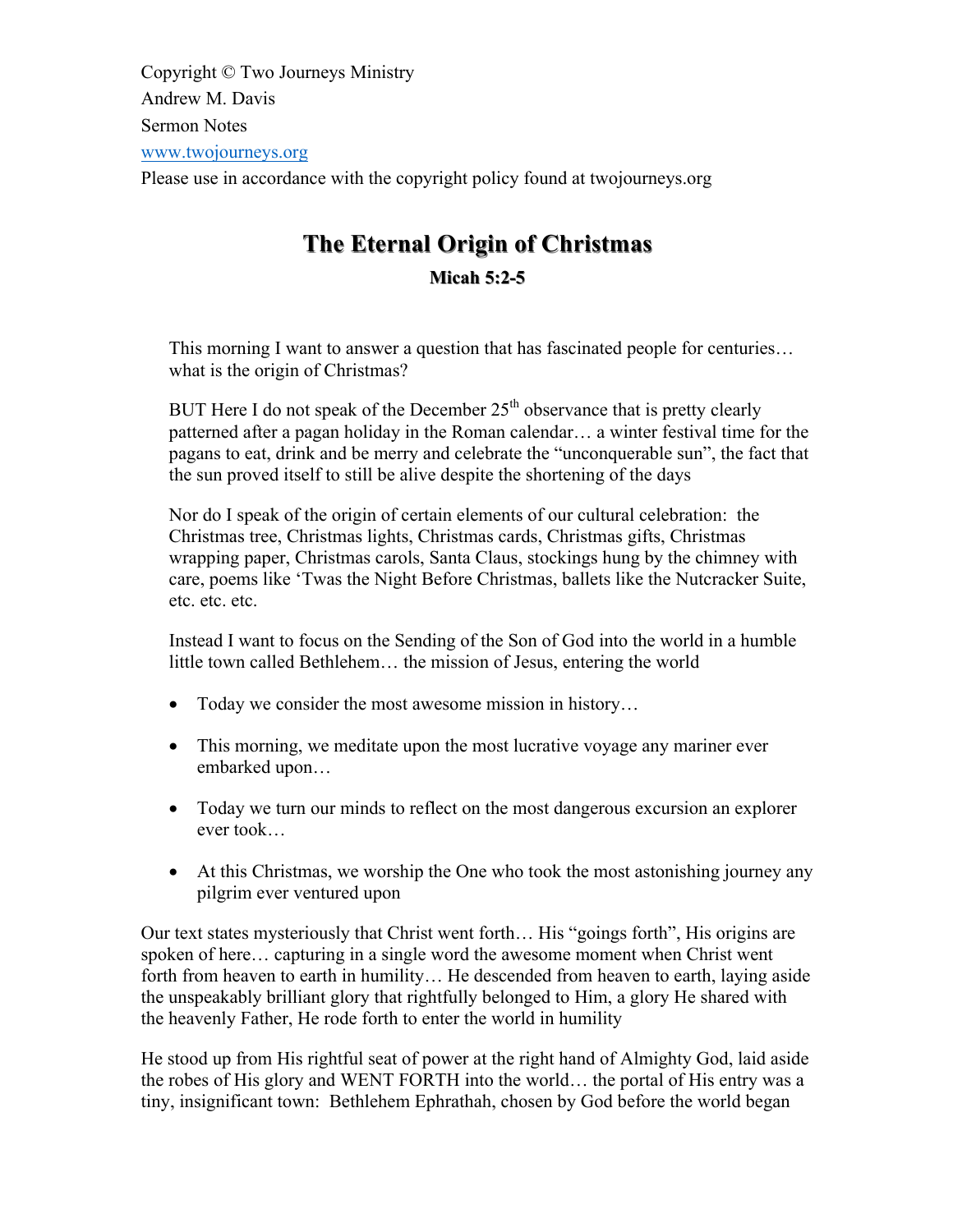#### **Christmas and Time:**

This morning, then, I want us to travel in our minds to a distant place and an infinitely distant time:

Christmas brings about a sense of nostalgia… of looking back in time

Our own history: What Christmas was like when we were children… a particularly memorable Christmas, a time when you traveled and stayed with relatives out in the country and they had a quaint farmhouse, and a barn with a horse… the smell of hay; or perhaps it was a Christmas when you were in college... finishing up final exams and traveling home to see your family again; or your first Christmas with a baby… anyway Christmas offers a chance at looking back in time

Or perhaps its Christmases in past history: "It's a Wonderful Life" showing us glimpses of Christmas in 1945 in America; or a Dickens Christmas—Ebenezer Scrooge walking muttering through the streets of  $19<sup>th</sup>$  century London, with its horse-drawn carriages and gas lanterns; or further back—Colonial Williamsburg gives its visitors a flavor of what Christmas would have been like in the Colonial era in Virginia, with candles in the windows and a much simpler approach to the holiday… perhaps you want to go much further back, to the tenth century in Bohemia, to Good King Wenceslas looking out on a poor man carrying firewood in a snow storm on the Feast of Stephen the day after Christmas

Christmas has a built-in power to transport us back in time

Nothing does that better than Scripture however… and this morning, we are traveling back in time… certainly we will pause at Bethlehem to see the baby in the manger two thousand years ago

Our text will carry us further back, amazingly—seven hundred years and more BEFORE Jesus entered the world in that stable in Bethlehem

To the days of Micah of Moresheth, who prophesied about 725 B.C. in the days of Jotham, Ahaz, and Hezekiah, around the same time as Isaiah

God gave Micah a prophecy of the exact location where the Messiah would be born over seven centuries later!! How did He do that? To answer that we have to go even further back… to the "Days of Eternity"… before the world was even formed… when God the Father and God the Son agreed concerning the details of Christ's entrance into the world

This morning we will study a simple text of prophecy… Micah 5:2-5, and ask five questions about this ancient mission, the greatest in history:

- Who sent Christ?
- Where was He sent?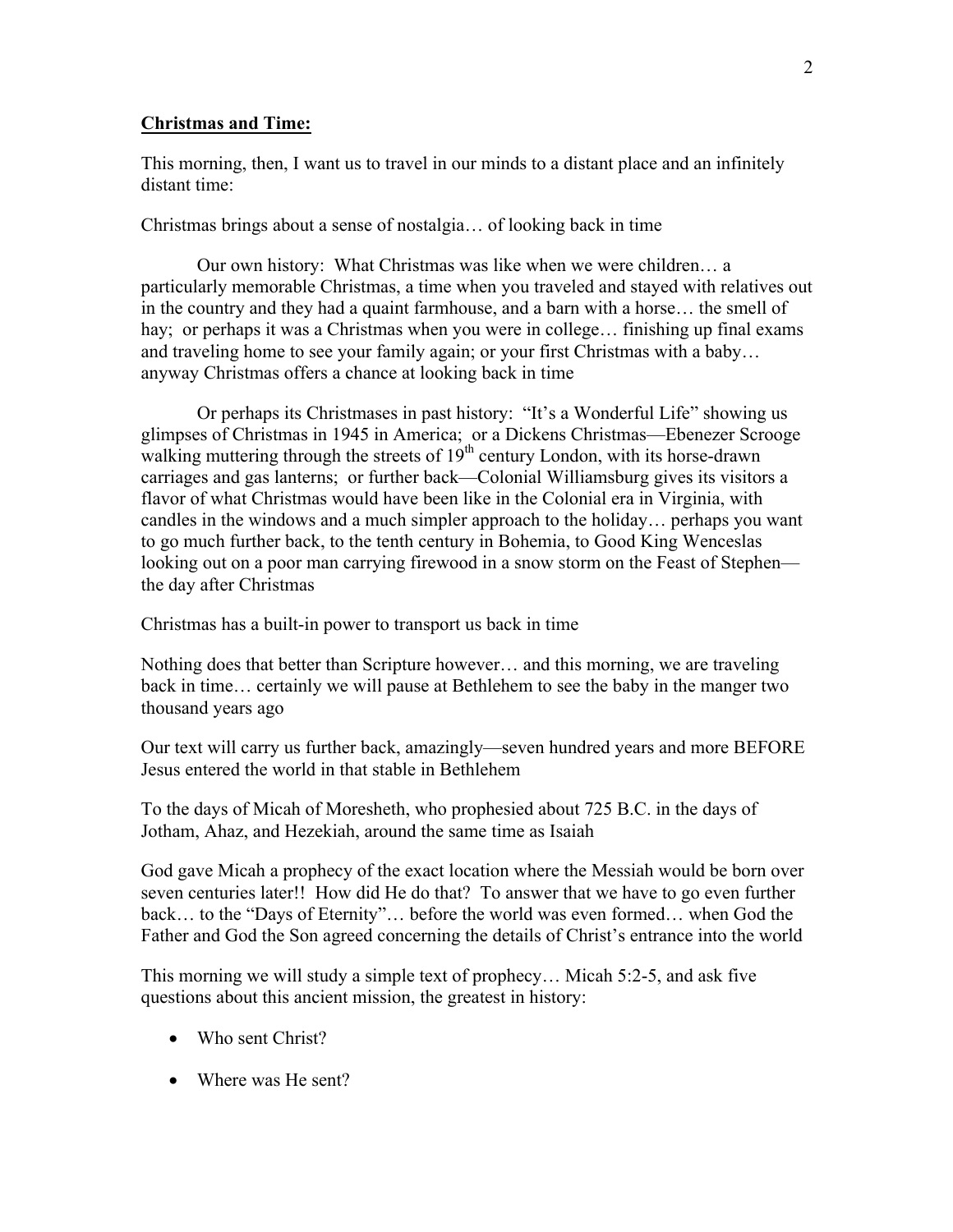- Why was He sent?
- When was He sent?
- What are the final effect of His being sent?

# I. Who Sent Christ?

## *Micah 5:2 But you, Bethlehem Ephrathah, though you are small among the clans of Judah, out of you will come* **FOR ME** *one who will be ruler over Israel, whose origins are from of old, from ancient times."*

- A. "For Me" He Will Come… Who is the "Me"?
	- 1. It is not clear in this text for WHOM Christ was sent… or better, "Who sent the Christ"
	- 2. However, the single word in the Hebrew "Li" is translated "for me"
	- 3. The speaker is ADDRESSING BETHLEHEM… and He is saying something to that little town
	- 4. He is adorning it with a future glory… giving it a place it could not have known would belong to it
	- 5. Who is speaking? None other than Almighty God, the Creator of the ends of the earth!!
	- 6. The ruler who will come will come to do God's will
- B. Jesus Christ was Sent by the Father
	- 1. Micah implies it, other passages openly teach it
	- 2. Over and over in John's Gospel, Jesus refers to this fact: The Father sent me into the world
- *John 5:23 He who does not honor the Son does not honor the Father, who sent him.*
- *John 6:57 Just as the living Father sent me and I live because of the Father, so the one who feeds on me will live because of me.*
- *John 8:16 I stand with the Father, who sent me.*
- *John 8:18 I am one who testifies for myself; my other witness is the Father, who sent me."*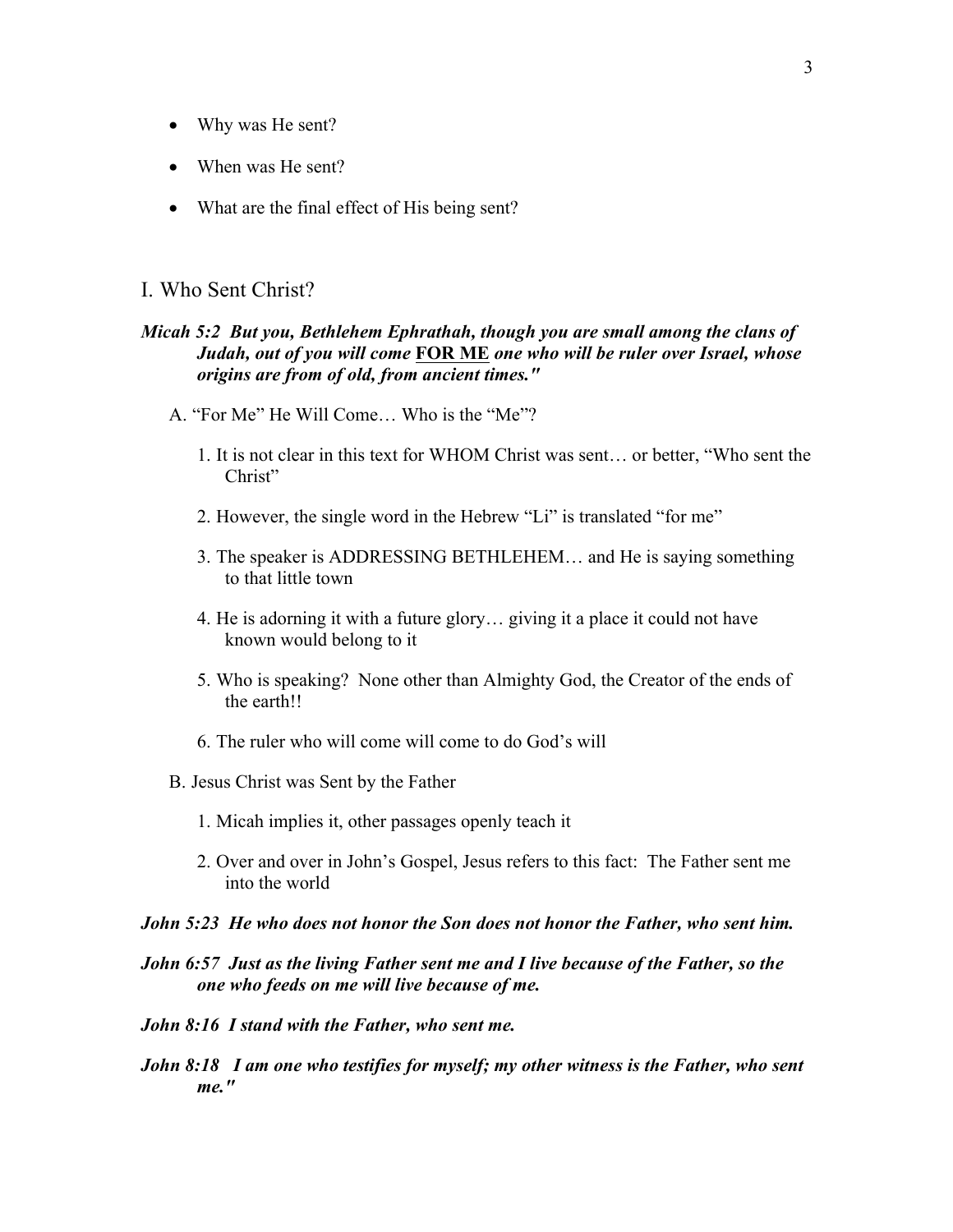- *John 8:42 Jesus said to them, "If God were your Father, you would love me, for I came from God and now am here. I have not come on my own; but he sent me.*
- *John 10:36 what about the one whom the Father set apart as his very own and sent into the world?*
- *John 12:49 I did not speak of my own accord, but the Father who sent me commanded me what to say and how to say it.*
- *John 14:24 These words you hear are not my own; they belong to the Father who sent me.*
- *John 17:25 Righteous Father, though the world does not know you, I know you, and they know that you have sent me.*
- *John 20:21 Again Jesus said, "Peace be with you! As the Father has sent me, I am sending you.*
	- 3. The entrance of Christ into the world was at the bidding of the Father… He saw that the world was choking in its sin, drowning, without hope… so He sent His Son
	- C. The Greatest Gift in History

Immense amount of money spent every year on Christmas gifts:

AP story: the cost of the 364 items listed in the "Twelve Days of Christmas", from a partridge in a pear tree to five gold rings, etc. is a staggering \$78,100. I wonder how they set the price of "Ten lords a'leapin'"???

Total holiday sales last year: 457.4 billion dollars!!!

Jim Trippon, advisor to American Millionaires, annual World's Most Expensive Christmas Gift Idea List:

\$1.7 million for a Bugatti Veyron sports car

\$999,995 for a Runco 103-Inch Plasma Display

\$750,000 for Neil Lane 15 Carat Diamond Earrings

\$399 for a cashmere pet bed!!

People will almost bankrupt themselves at this time of year to be lavishly generous

But no matter how much the entire Western world spends on gifts this year…

1. No other gift in history compares with the one the Father gave

2. It is costly, it is precious, it is lavishly generous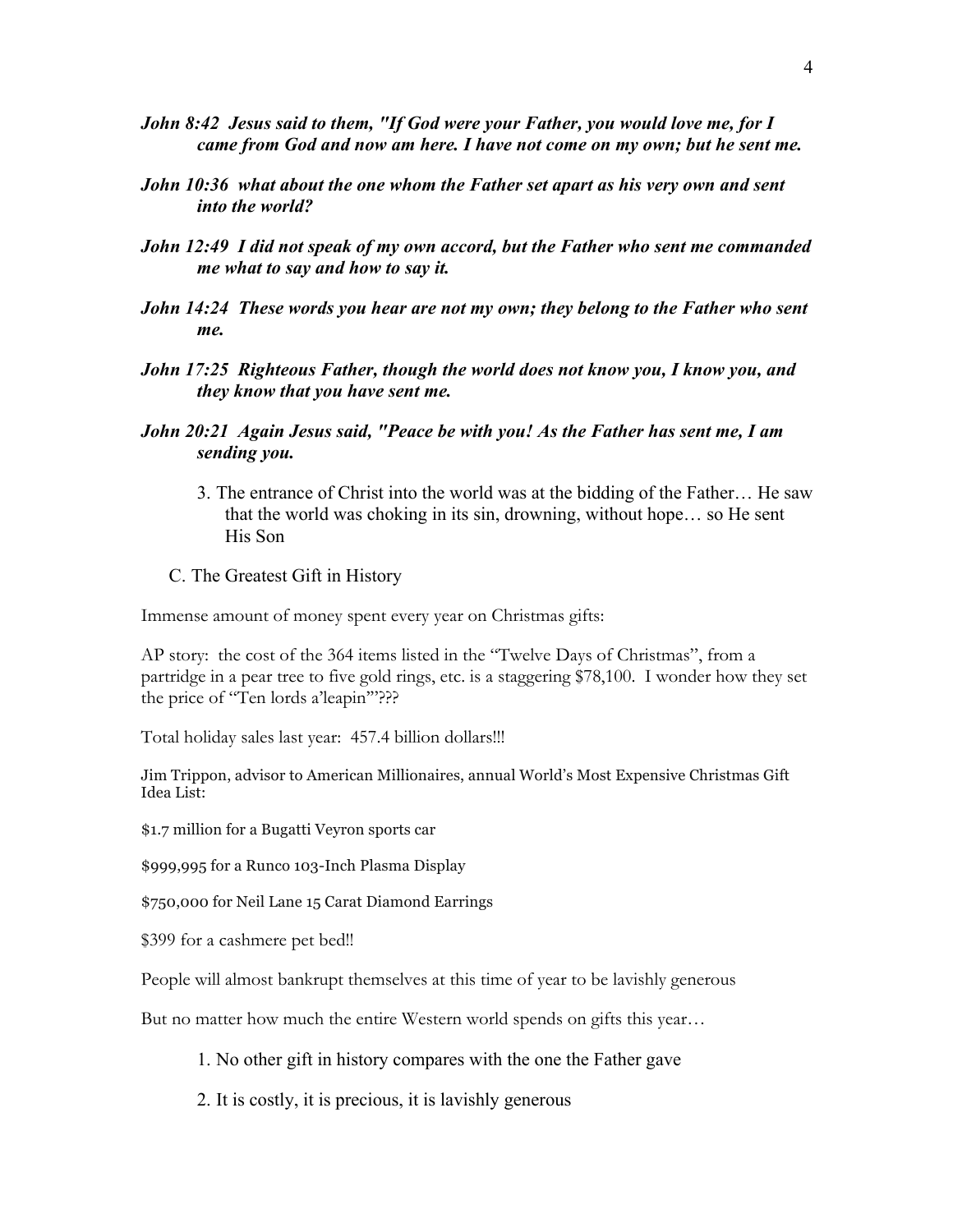#### 3. Heavenly mathematics in Romans 8

## *Romans 8:32 He who did not spare his own Son, but gave him up for us all-- how will he not also, along with him, graciously give us all things?*

The gift of the only begotten Son of God is of infinitely greater worth than "all things"

Like a scale: "Son of God" on one side "All things" on the other…

- 4. He was given not just unto life but unto death for us… the Father gave Him a body to be sacrificed, and blood in His infant veins that He might shed His blood in our place
- II. Where Was He Sent?

## *Micah 5:2 But you, Bethlehem Ephrathah, though you are small among the clans of Judah,* **out of you** *will come for me one who will be ruler over Israel, whose origins are from of old, from ancient times."*

- A. To Bethlehem Ephrathah
	- 1. A small town five miles south of Jerusalem, located on the edge of the Judean desert
	- 2. 2500 feet above sea level
	- 3. Called by a double name, Bethlehem Ephrathah, to distinguish it from another Bethlehem in Galilee
- B. Bethlehem Noteworthy for Its History
	- 1. Though small, Bethlehem had a fascinating history already by the time Micah prophesied
	- 2. there Rachel died
		- a. she was in labor, giving birth to the last of Jacob's twelve sons
		- b. the agony was intense, and she was dying… she gave birth to a son and the midwife said "Don't be afraid, you have another son"… as she was breathing her last, she named him "Ben-Oni" ("son of my sorrow")
		- c. Jacob, filled with grief, renamed him "Benjamin", ("Son of my right hand"
		- d. Jesus is the perfect fulfillment of BOTH
			- i) He is a son of sorrow, suffering more than anyone when He died on the cross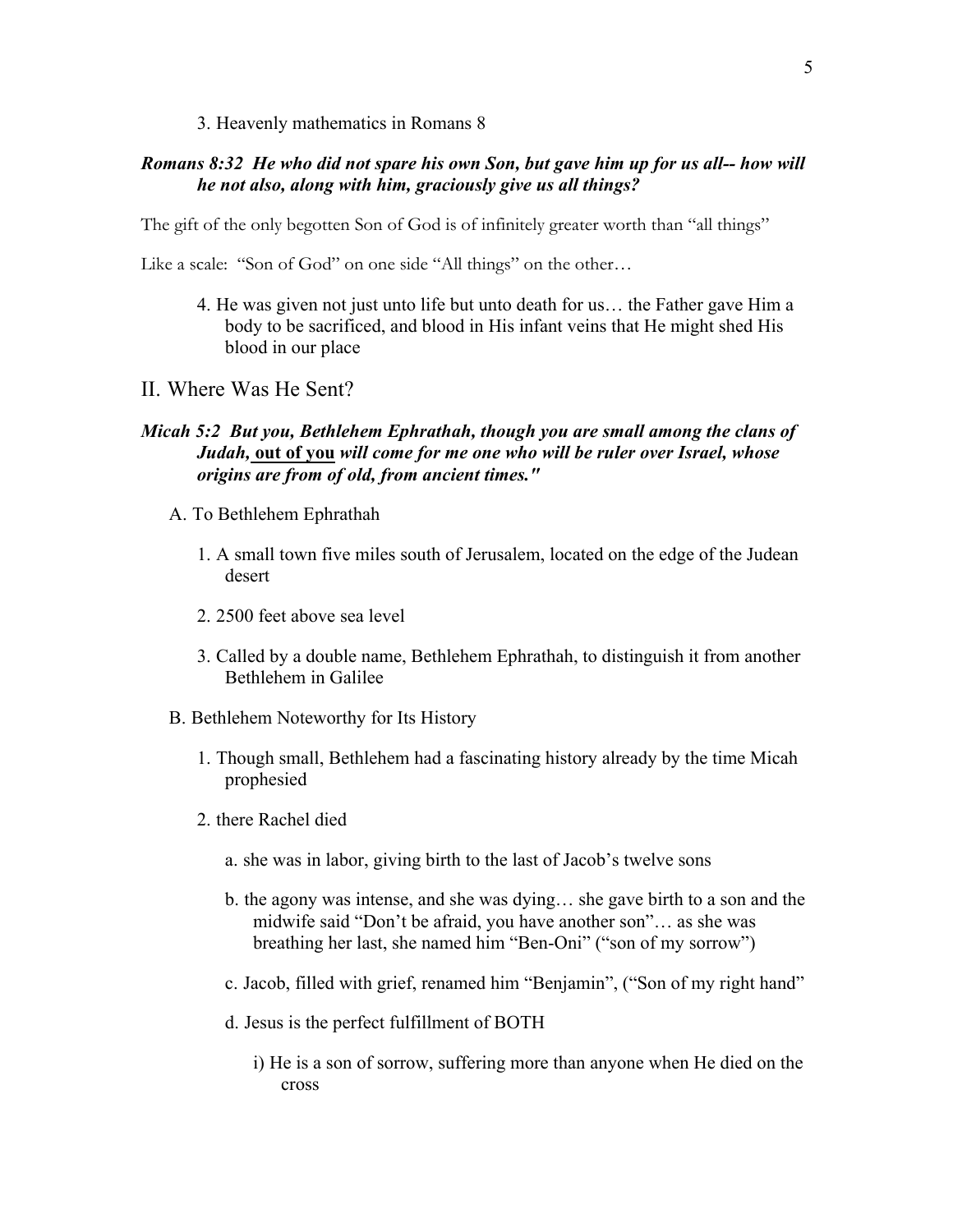*Isaiah 53:3 He was despised and rejected by men, a man of sorrows, and familiar with suffering.*

ii) Now he is the son of God's right hand

# *Hebrews 1:3 After he had provided purification for sins, he sat down at the right hand of the Majesty in heaven.*

3. To Bethlehem Naomi and Ruth returned to live

# *Ruth 1:22 So Naomi returned from Moab accompanied by Ruth the Moabitess, her daughter-in-law, arriving in Bethlehem as the barley harvest was beginning*

- a. It was a famine that caused Naomi and her husband, Elimelech, to leave Judah
- b. It was the tragedy of the deaths of Naomi's husband and two sons that caused her to return
- c. She came back at the time of barley harvest with her loyal daughter-in-law Ruth
- d. Ruth met Boaz, the two of them were married and gave birth to Obed, the father of Jesse
- 4. there David was born

# *1 Samuel 17:12 Now David was the son of an Ephrathite named Jesse, who was from Bethlehem in Judah.*

- a. David, the greatest king in Israel's history
- b. Came from this tiny, insignificant place
- c. There David tended his father's sheep and learned how to kill the lion and the bear

By the time Micah was prophesying all this history was behind them!

But Micah was not looking BACK, but looking AHEAD!! Bethlehem's greatest glory was yet to come

- C. Bethlehem Noteworthy for Its Name
	- 1. Bethlehem = "House of bread"
	- 2. Ephrathah = "fruitfulness"
	- 3. Hopeful names, but sometimes empty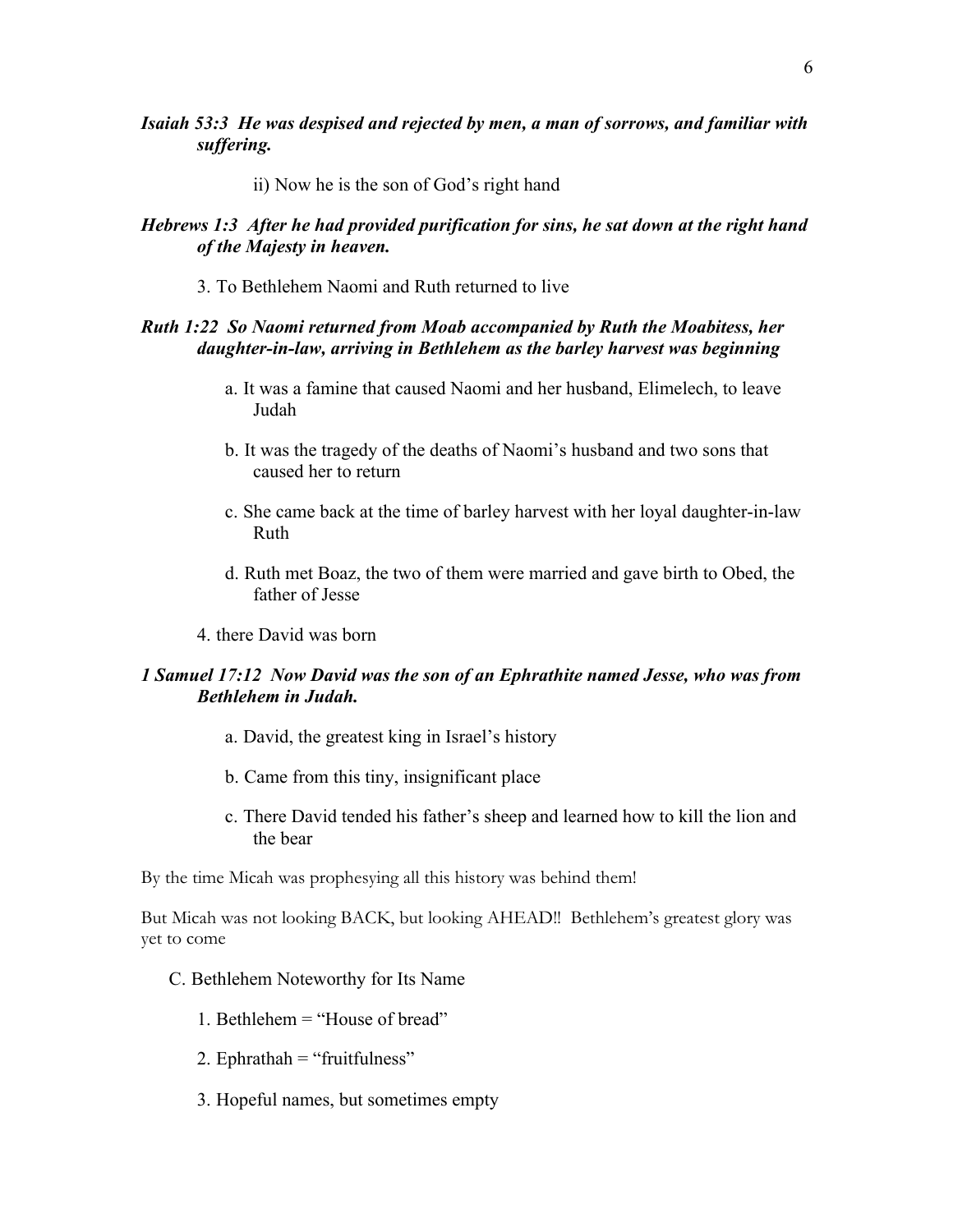- a. As I mentioned, it was a famine in Bethlehem that forced Elimelech to flee to Moab
- b. In Micah's time, Bethlehem was still insignificant, and not living up to its names of a fruitful harvest
- 4. Christ is the perfect fulfillment for this as well
	- a. After feeding the 5000 with five loaves and two fish, the next day people returned for another meal
	- b. Jesus told them to focus on spiritual food… the food He alone could give

# *John 6:35 Then Jesus declared, "I am the bread of life. He who comes to me will never go hungry, and he who believes in me will never be thirsty.*

# *John 6:48-51 I am the bread of life. <sup>49</sup> Your forefathers ate the manna in the desert, yet they died. <sup>50</sup> But here is the bread that comes down from heaven, which a man may eat and not die. <sup>51</sup> I am the living bread that came down from heaven. If anyone eats of this bread, he will live forever. This bread is my flesh, which I will give for the life of the world."*

- c. Jesus is the true "House of Bread"… an infinite storehouse of spiritual food
- d. He paid for it by giving His body on the cross
- D. Bethlehem Noteworthy for Its Lowliness
	- 1. "Least among the clans of Judah"
	- 2. God did not choose mighty Rome, or wise Athens, or rich Alexandria for the entry portal of His Messiah
	- 3. Even within the minor country of Judah, God did not choose Bashan's high hill, or Hebron's royal mount or the rich palaces of Jerusalem for the coming of the Messiah
	- 4. No, he chose small, dusty Bethlehem, next to the desert, five miles from Jerusalem
	- 5. God delights in elevating the lowly

#### *James 4:6 "God opposes the proud but gives grace to the humble."*

*1 Corinthians 1:26-29 Brothers, think of what you were when you were called. Not many of you were wise by human standards; not many were influential; not many were of noble birth. <sup>27</sup> But God chose the foolish things of the world to shame the wise; God chose the weak things of the world to shame the strong. <sup>28</sup> He chose the lowly things of this world and the despised things-- and the things*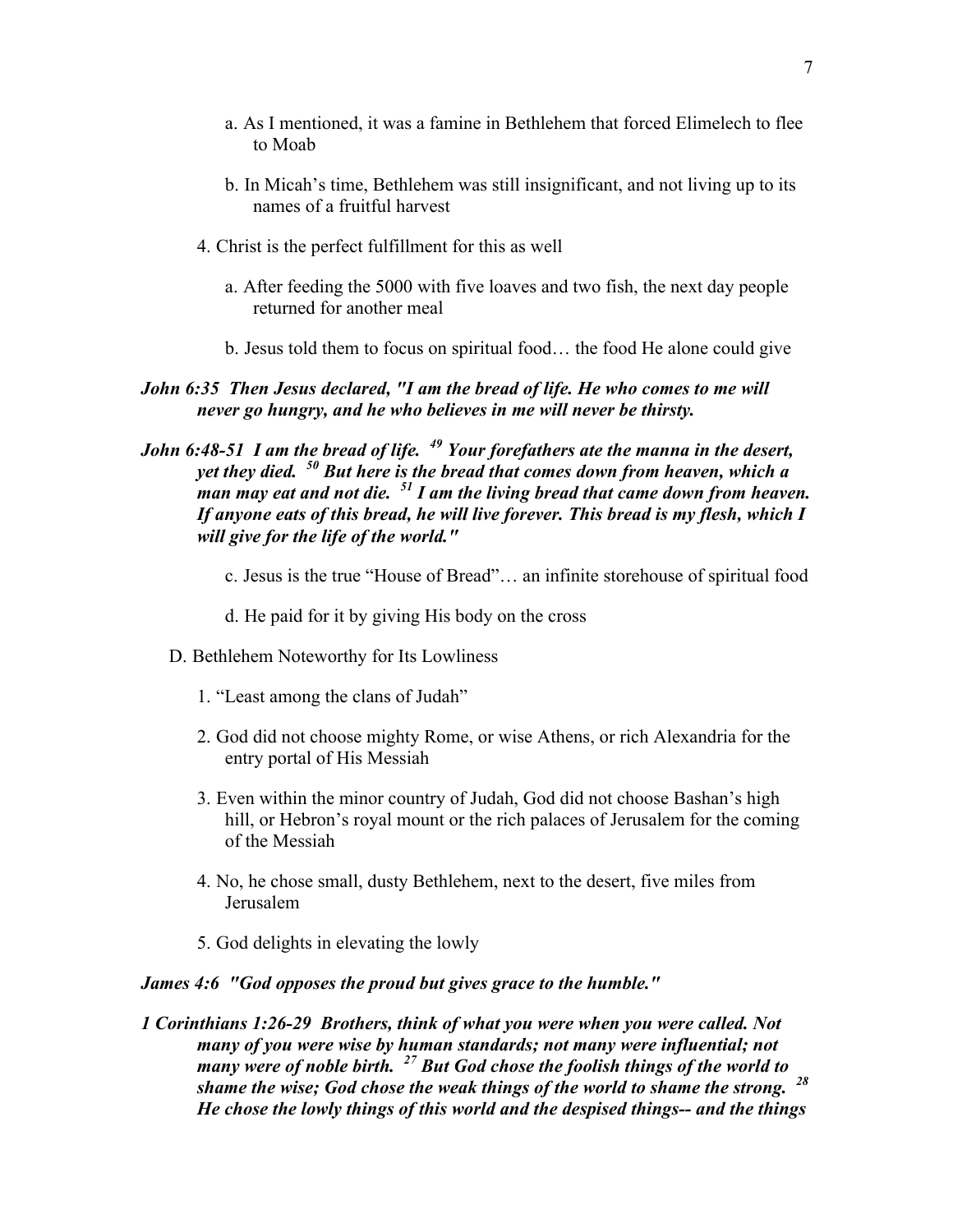*that are not-- to nullify the things that are, <sup>29</sup> so that no one may boast before him.*

- E. Bethlehem Noteworthy for Its Fulfillment
	- 1. Why was Christ born there? Joseph and Mary lived in Nazareth!
		- a. The prophecy was well-known
- *Matthew 2:4-6 When [King Herod] had called together all the people's chief priests and teachers of the law, he asked them where the Christ was to be born. <sup>5</sup> "In Bethlehem in Judea," they replied, "for this is what the prophet has written: <sup>6</sup> "'But you, Bethlehem, in the land of Judah, are by no means least among the rulers of Judah; for out of you will come a ruler who will be the shepherd of my people Israel.'"*
- *John 7:41-42 Still others asked, "How can the Christ come from Galilee? <sup>42</sup> Does not the Scripture say that the Christ will come from David's family and from Bethlehem, the town where David lived?"*
	- b. Joseph would have been presumptuous to have taken pregnant Mary there specifically to qualify as Messiah
	- c. No… the miracle of prophetic fulfillment is that some external circumstance compelled them to go
	- 2. Caesar Augustus did God's bidding!!
- *Luke 2:1-7 In those days Caesar Augustus issued a decree that a census should be taken of the entire Roman world. <sup>2</sup> (This was the first census that took place while Quirinius was governor of Syria.) <sup>3</sup> And everyone went to his own town to register. <sup>4</sup> So Joseph also went up from the town of Nazareth in Galilee to Judea, to Bethlehem the town of David, because he belonged to the house and line of David. <sup>5</sup> He went there to register with Mary, who was pledged to be married to him and was expecting a child. <sup>6</sup> While they were there, the time came for the baby to be born, <sup>7</sup> and she gave birth to her firstborn, a son. She wrapped him in cloths and placed him in a manger, because there was no room for them in the inn.*
	- 3. God is sovereign over the events of mighty rulers
- *Proverbs 21:1 The king's heart is in the hand of the LORD; he directs it like a watercourse wherever he pleases.*
- III. Why Was He Sent?
	- A. To Be a Ruler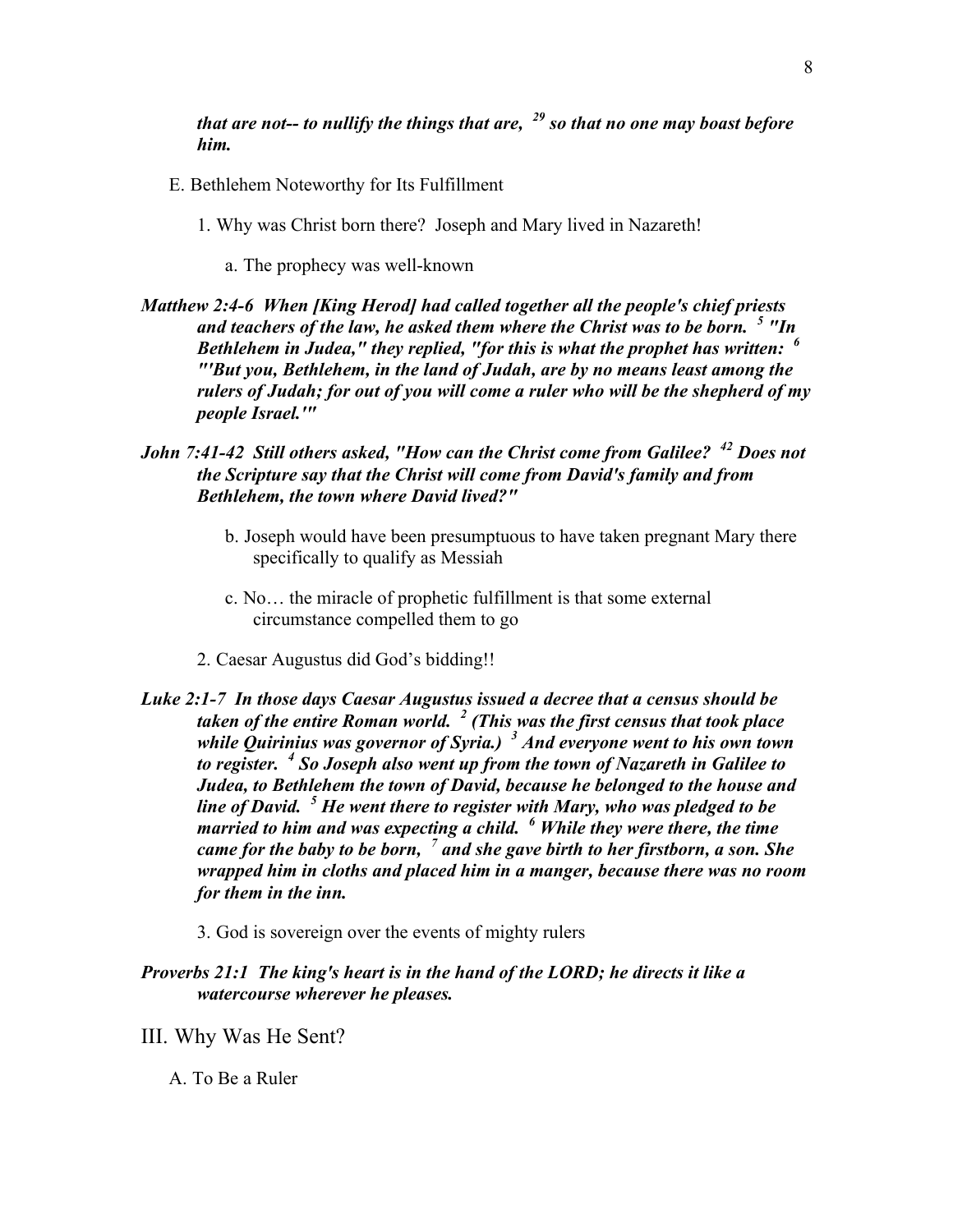#### *Micah 5:2 out of you will come for me one who will be ruler over Israel*

- 1. God yearns to establish a throne over His people
	- a. A throne of righteousness and power
	- b. A throne of purity and compassion
	- c. A throne that will last forever
- 2. Israel's kings were, for the most part, corrupt, self-serving leaders
- 3. God established a ruler over Israel who will rule in righteousness
- *Isaiah 9:6-7 For to us a child is born, to us a son is given, and the government will be on his shoulders. And he will be called Wonderful Counselor, Mighty God, Everlasting Father, Prince of Peace. <sup>7</sup> Of the increase of his government and peace there will be no end. He will reign on David's throne and over his kingdom, establishing and upholding it with justice and righteousness from that time on and forever. The zeal of the LORD Almighty will accomplish this.*
- *Hebrews 1:8-9 But about the Son he says, "Your throne, O God, will last for ever and ever, and righteousness will be the scepter of your kingdom. <sup>9</sup> You have loved righteousness and hated wickedness; therefore God, your God, has set you above your companions by anointing you with the oil of joy."*
	- B. To Be a Shepherd
		- 1. The Kings of Israel were called to be shepherds of the people
		- 2. David was the best fulfillment of this

David was tending his father's sheep when God called him to fight Goliath the Philistine, and it was by a shepherds weapons that he triumphed

# *1 Samuel 17:40 Then he took his staff in his hand, chose five smooth stones from the stream, put them in the pouch of his shepherd's bag and, with his sling in his hand, approached the Philistine.*

So when the time came for David to take the throne,

#### *2 Samuel 5:2 And the LORD said to [David], 'You will shepherd my people Israel, and you will become their ruler.'"*

BUT… not all of the following kings were good shepherds like David:

3. The shepherds of Israel were plundering the flock, fattening themselves and living luxuriously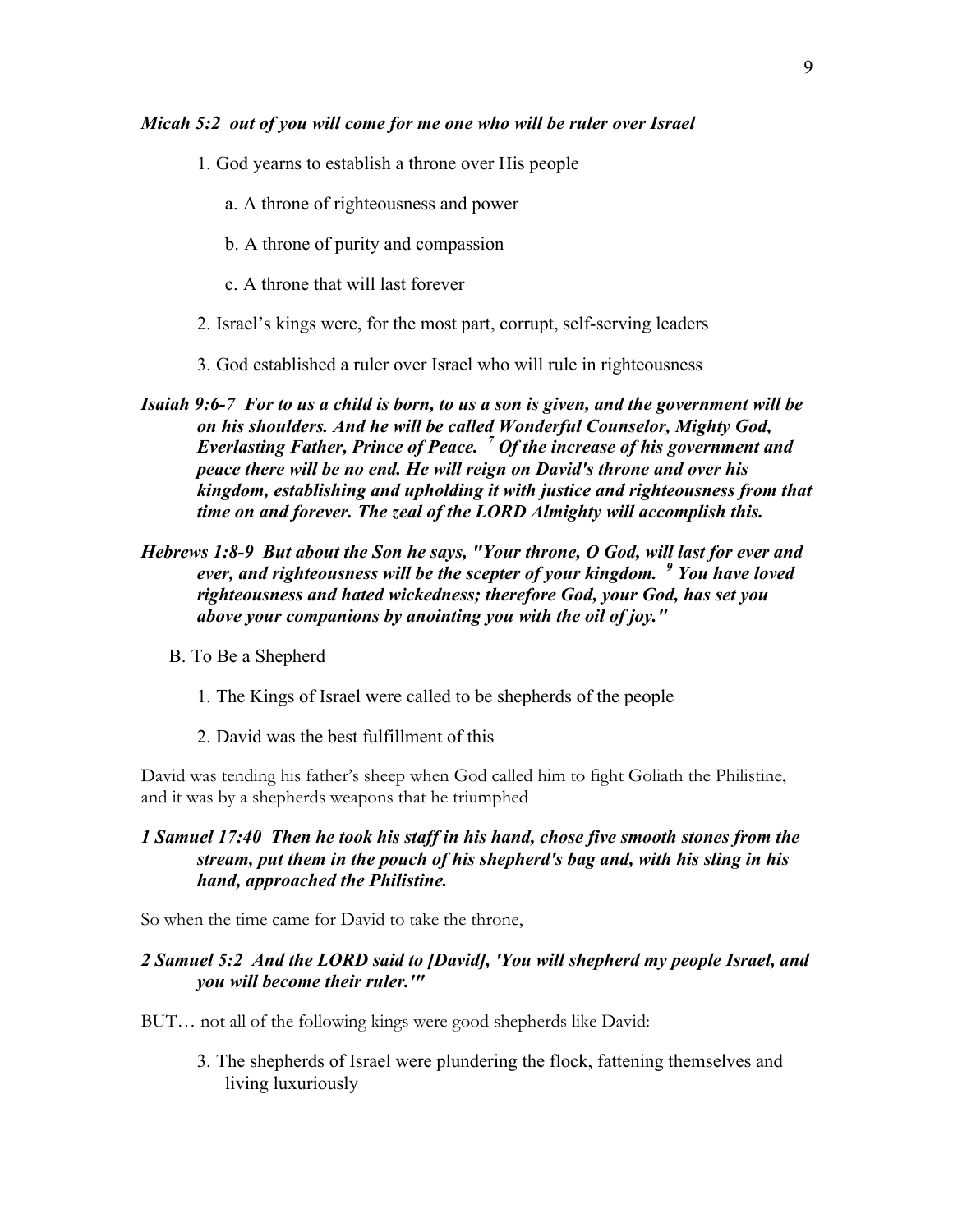- *Ezekiel 34:1-12 The word of the LORD came to me: <sup>2</sup> "Son of man, prophesy against the shepherds of Israel; prophesy and say to them: 'This is what the Sovereign LORD says: Woe to the shepherds of Israel who only take care of themselves! Should not shepherds take care of the flock? <sup>3</sup> You eat the curds, clothe yourselves with the wool and slaughter the choice animals, but you do not take care of the flock. <sup>4</sup> You have not strengthened the weak or healed the sick or bound up the injured. You have not brought back the strays or searched for the lost. You have ruled them harshly and brutally. <sup>5</sup> So they were scattered because there was no shepherd, and when they were scattered they became food for all the wild animals…. this is what the Sovereign LORD says: I myself will search for my sheep and look after them. <sup>12</sup> As a shepherd looks after his scattered flock when he is with them, so will I look after my sheep.*
	- 4. God would fire them and raise up a righteous shepherd who would gently tend for His flock
- *Micah 5:4 He will stand and shepherd his flock in the strength of the LORD, in the majesty of the name of the LORD his God. And they will live securely, for then his greatness will reach to the ends of the earth.*
- *Jeremiah 23:5-6 "The days are coming," declares the LORD, "when I will raise up to David a righteous Branch, a King who will reign wisely and do what is just and right in the land. <sup>6</sup> In his days Judah will be saved and Israel will live in safety. This is the name by which he will be called: The LORD Our Righteousness.*

5. Jesus is the Good Shepherd

- *John 10:11-15 "I am the good shepherd. The good shepherd lays down his life for the sheep. <sup>12</sup> The hired hand is not the shepherd who owns the sheep. So when he sees the wolf coming, he abandons the sheep and runs away. Then the wolf attacks the flock and scatters it. <sup>13</sup> The man runs away because he is a hired hand and cares nothing for the sheep. <sup>14</sup> "I am the good shepherd; I know my sheep and my sheep know me-- <sup>15</sup> just as the Father knows me and I know the Father-- and I lay down my life for the sheep.*
	- C. To Be a Savior
		- 1. The posture of the shepherd of Israel is significant:

## *Vs. 4* **He will stand** *and shepherd his flock in the strength of the LORD, in the majesty of the name of the LORD his God.*

One of David's mighty men, Shammah, took his stand in a field of lentils and fought the Philistines totally alone while the rest of the army fled

2. Jesus stands between the flock and the wolves to protect the flock from their enemies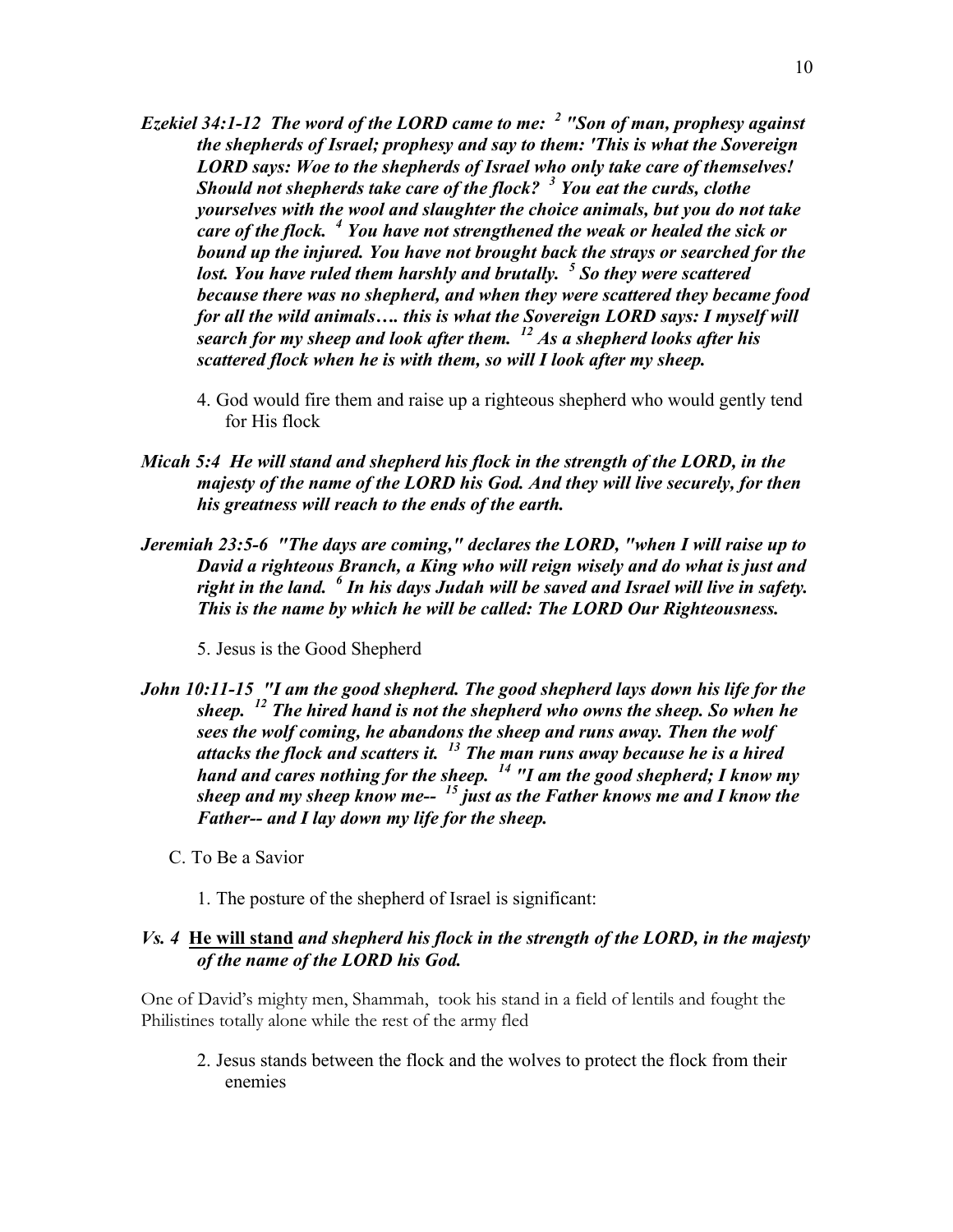- a. The hired hand runs away
- b. Jesus stands and fights
- 3. The real enemy of the flock is SIN… and Jesus laid down His life as our Good Shepherd
- 4. God sent His Son to lay down His life for us, to be our Savior

# *Matthew 1:21 She will give birth to a son, and you are to give him the name Jesus, because he will save his people from their sins.*

IV. When Was He Sent?

#### *NASB Micah 5:2 His goings forth are from long ago, From the days of eternity."*

- A. From "the days of eternity"
	- 1. Hebrew phrase refers to ancient days
	- 2. Immediate relation is to King David… the ancestor of this coming King
	- 3. Most Jews, when they heard Bethlehem would think of King David
	- 4. The future King will come from the house and lineage of David
- B. Before the Foundation of the World
	- 1. However, the Hebrew goes back even further… literally to "days of eternity"
	- 2. The full message came forth in the New Testament
	- 3. Before the foundation of the world, the Father and the Son agreed to save sinners from hell by Jesus' atoning death on the cross
	- 4. Thus is it said that Jesus was SLAIN from the foundation of the world

#### *Revelation 13:8 the Lamb that was slain from the creation of the world.*

5. Thus is it also said that Jesus' sheep were chosen in Christ before the foundation of the world

# *Ephesians 1:4-5 For he chose us in him before the creation of the world to be holy and blameless in his sight. In love <sup>5</sup> he predestined us to be adopted as his sons through Jesus Christ*

6. Jesus' origins are from the foundation of the world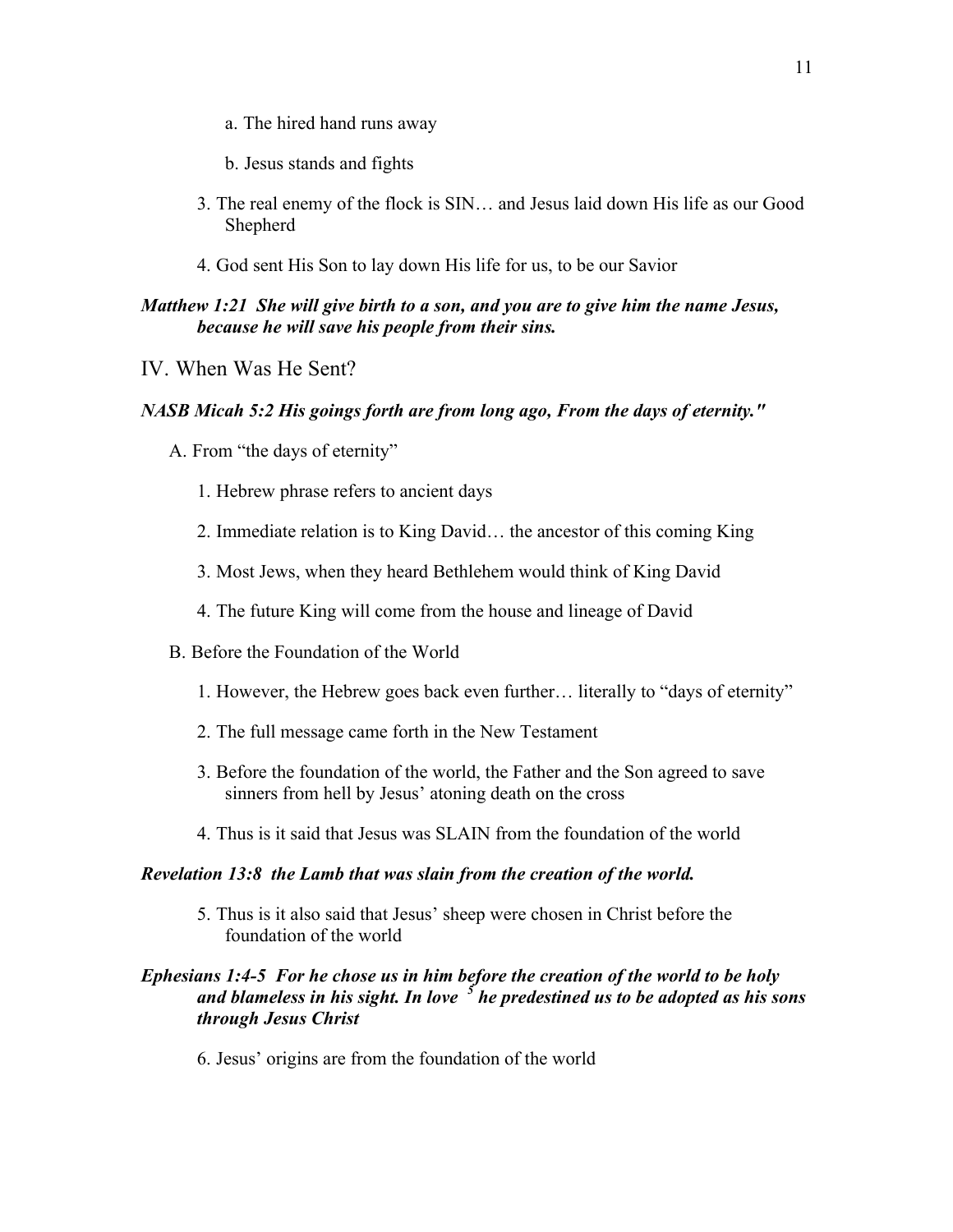- 7. This is the true origin of Christmas: the plan of God made before God said "Let there be light"; before he made the sun, moon, or stars; before Jupiter and Saturn were crafted and set in orbit; before there was an earth with its mighty mountains and flowing rivers
- 8. This is the true origin of Christ's coming into the world
- C. "In the Fullness of Time"
	- 1. Yet, God is also a God of time, of the physical world, of the here and now
	- 2. Christianity is more a religion of history than any other… if the history is false, Christianity is false
	- 3. So, Christ's emergence from the Virgin's womb, his "going forth" into the world had to happen at just the right moment in history
	- 4. The time when the Roman empire was at its peak… when the world was at peace and unified by a pagan empire, when the Jews had already been scattered and dispersed throughout the Roman world, when the historical circumstances were just right…

# *ESV Galatians 4:4-5 But when the fullness of time had come, God sent forth his Son, born of woman, born under the law, <sup>5</sup> to redeem those who were under the law, so that we might receive adoption as sons.*

V. What Are the Final Effects of His Being Sent?

# *Micah 5:4-5 He will stand and shepherd his flock in the strength of the LORD, in the majesty of the name of the LORD his God. And they will live securely, for then his greatness will reach to the ends of the earth. <sup>5</sup> And he will be their peace.*

- A. The Worldwide Fame of His Name
	- 1. Jesus does everything for the Glory of the Father's Name
	- 2. In that name He shepherds and protects His sheep
	- 3. BUT His own name will be great to the ends of the earth… for it is the same name
	- 4. Missionary success guaranteed

#### *"his greatness will reach to the ends of the earth"*

- B. Peace
	- 1. "He will be their peace"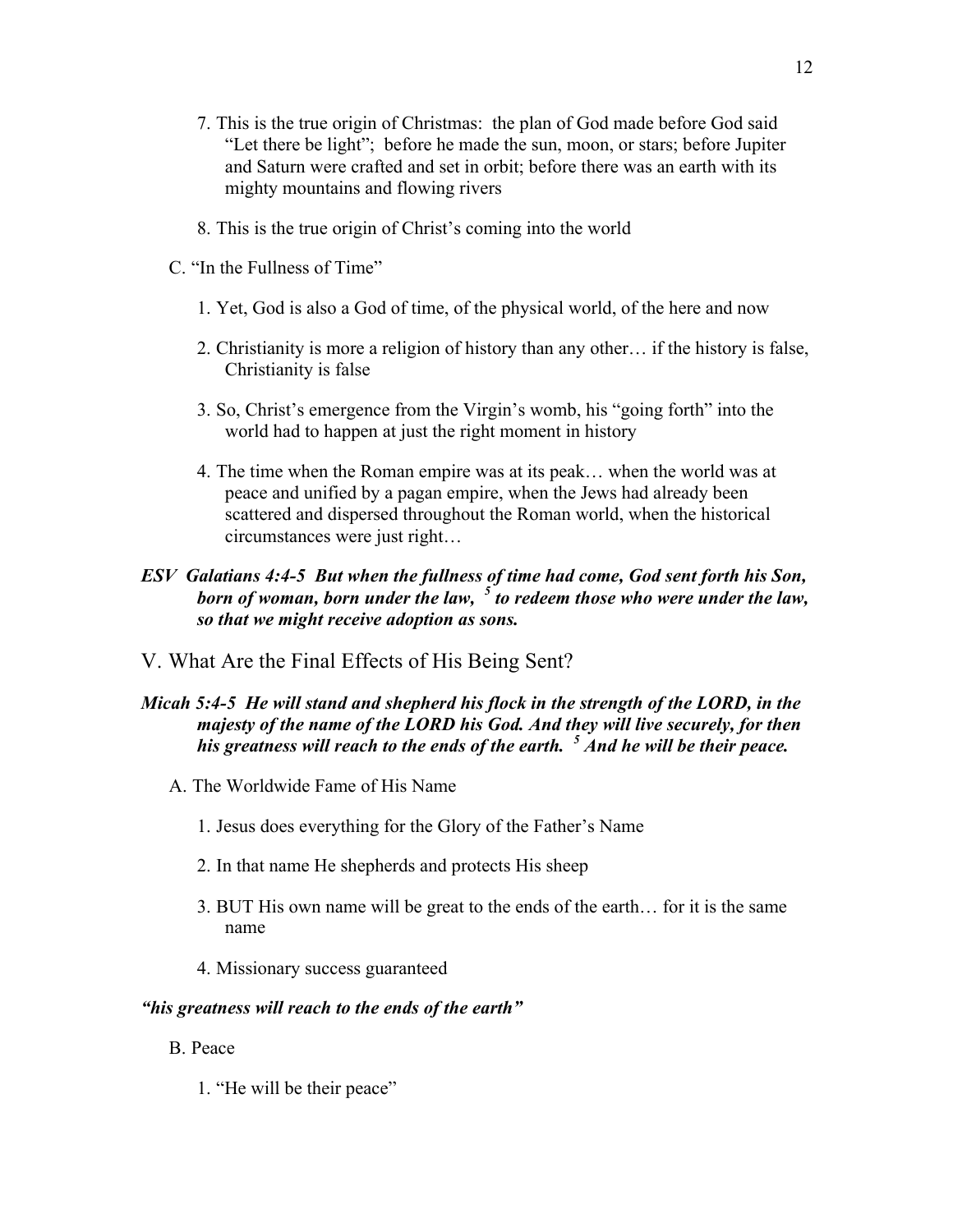a. Naturally we are God's enemies

i) Naturally we rebel against God's laws

- ii) Naturally we are under God's wrath
- iii) Naturally we await condemnation on Judgment Day
- b. BUT NOW that Christ has "gone forth" from Bethlehem, now that He has drunk the cup of God's wrath, we are eternally at peace with God and He with us

## *Romans 5:1 Therefore, since we have been justified through faith, we have peace with God through our Lord Jesus Christ*

- C. Protection
	- 1. Because Jesus stands powerfully as our shepherd, no enemy can touch us
	- 2. Because Jesus stands powerfully against Satan, he is powerless to drag us to hell with him
	- 3. Because Jesus stands powerfully against our own temptations, none of them will succeed in killing our faith
	- 4. Because Jesus stands powerfully against the world with its allurements and its persecutions, none of them will succeed in crushing our love for God
	- 5. Jesus is our shepherd, our strength, our warrior, our guardian, our Savior!!!!
- D. A Dwelling Place

#### *Micah 5:4 And they will live securely,*

- 1. The Jews were a harassed and helpless people
- 2. They lay at the mercy of their Gentile enemies, and were powerless to stand against Assyria, or Egypt, or Babylon, or Persian, or Greece or Rome
- 3. They could not sit peacefully under their own vines or fig trees, for at any moment a marauding horde of an army could sweep down from the north and conquer them
- 4. BUT because of the work of Christ, a future peace, a future DWELLING PLACE awaits us… the New Heaven and New Earth
- *Micah 4:3-4 He will judge between many peoples and will settle disputes for strong nations far and wide. They will beat their swords into plowshares and their spears into pruning hooks. Nation will not take up sword against nation, nor*